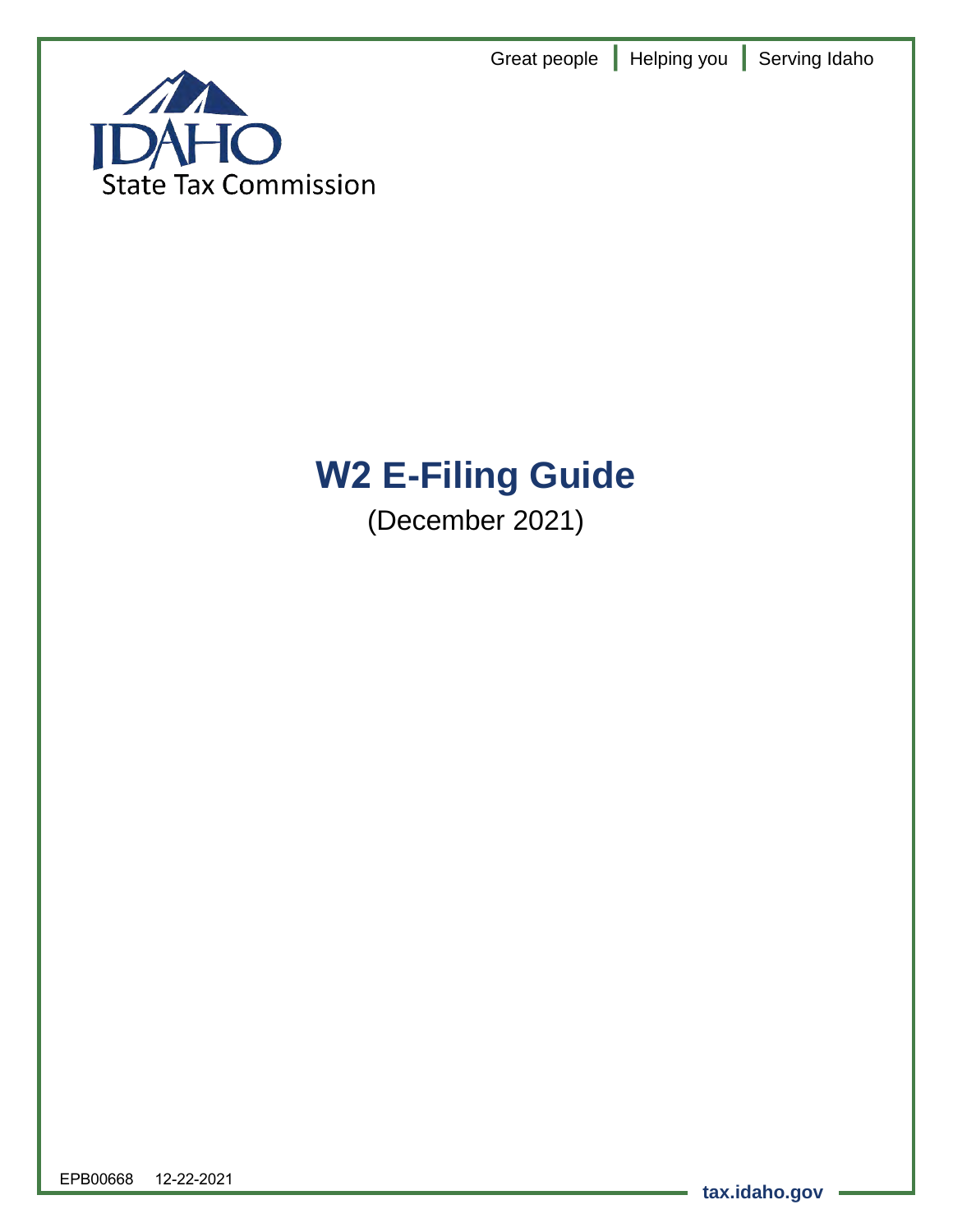## 2021 W-2 E-FILING GUIDE

## Contents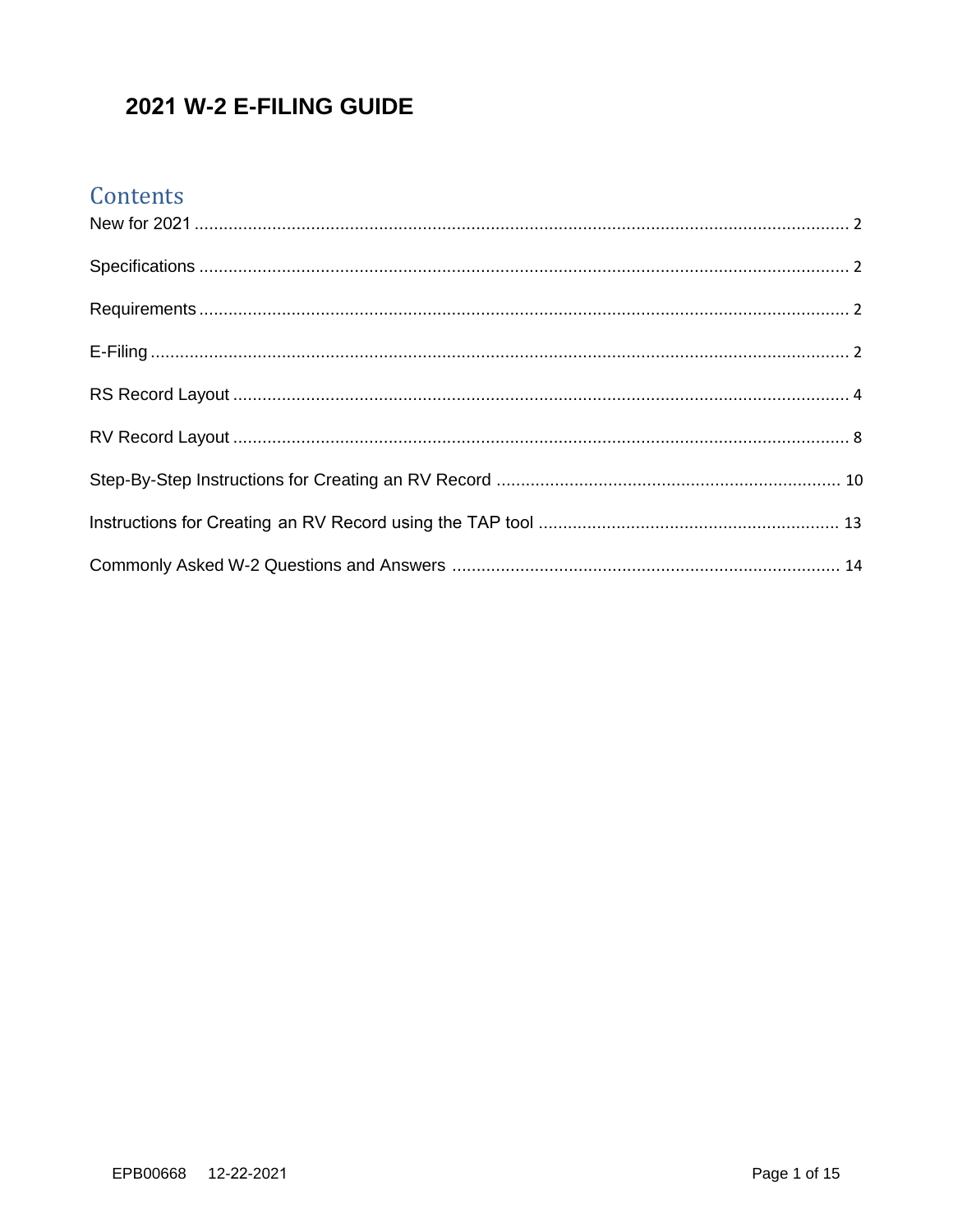### **2021 W-2 E-Filing Guide**

#### <span id="page-2-0"></span>**New for 2021**

Idaho isn't making changes to our record layouts or other requirements.

#### <span id="page-2-1"></span>**Specifications**

Idaho follows Social Security Administration (SSA) publication 42-007 for EFW2 layout specifications. All record types required by the SSA are also required by Idaho (RA, RE, RW, RT, RF). In addition, Idaho also requires the state records (RS and RV) which are defined in this publication.

#### <span id="page-2-2"></span>**Requirements**

- In addition to the information required by the IRS Code, all electronic filings must also include the employer's Idaho withholding account number, Idaho wages, and Idaho withholding.
- All EFW2 files must include the RV Record (Electronic Form 967, *Idaho Annual Withholding Report*).
- Employers must provide current year W-2s to employees by January 31.
- The due date for filing W-2s with the Idaho State Tax Commission is January 31.

#### <span id="page-2-3"></span>**E-Filing**

- Idaho offers two options for e-filing W-2s and Form 967 on our secure Taxpayer Access Point (TAP) site, **[tax.idaho.gov/gotoTAP](http://tax.idaho.gov/gotoTAP)**.
	- o Manually enter your W-2s and Form 967, *or*
	- o Upload a bulk file of your W-2s and Form 967 following the EFW2 format.
- Only file W-2s and Form 967 once. If you file your W-2s by file upload, don't manually enter the 967 or W-2s, and don't send us a paper Form 967 or copies of your W-2s.
- If you submit your EFW2 files after the due date, penalty and interest will be charged on the amount of tax due from the due date until the date paid.
	- o The minimum penalty is \$10, and the maximum penalty is 25% of the tax due.
	- o To calculate interest, multiply the amount of tax due by the daily interest rate, and then multiply the result by the number of days late. To get the daily interest rate, go to **[tax.idaho.gov/interest](https://tax.idaho.gov/interest)**.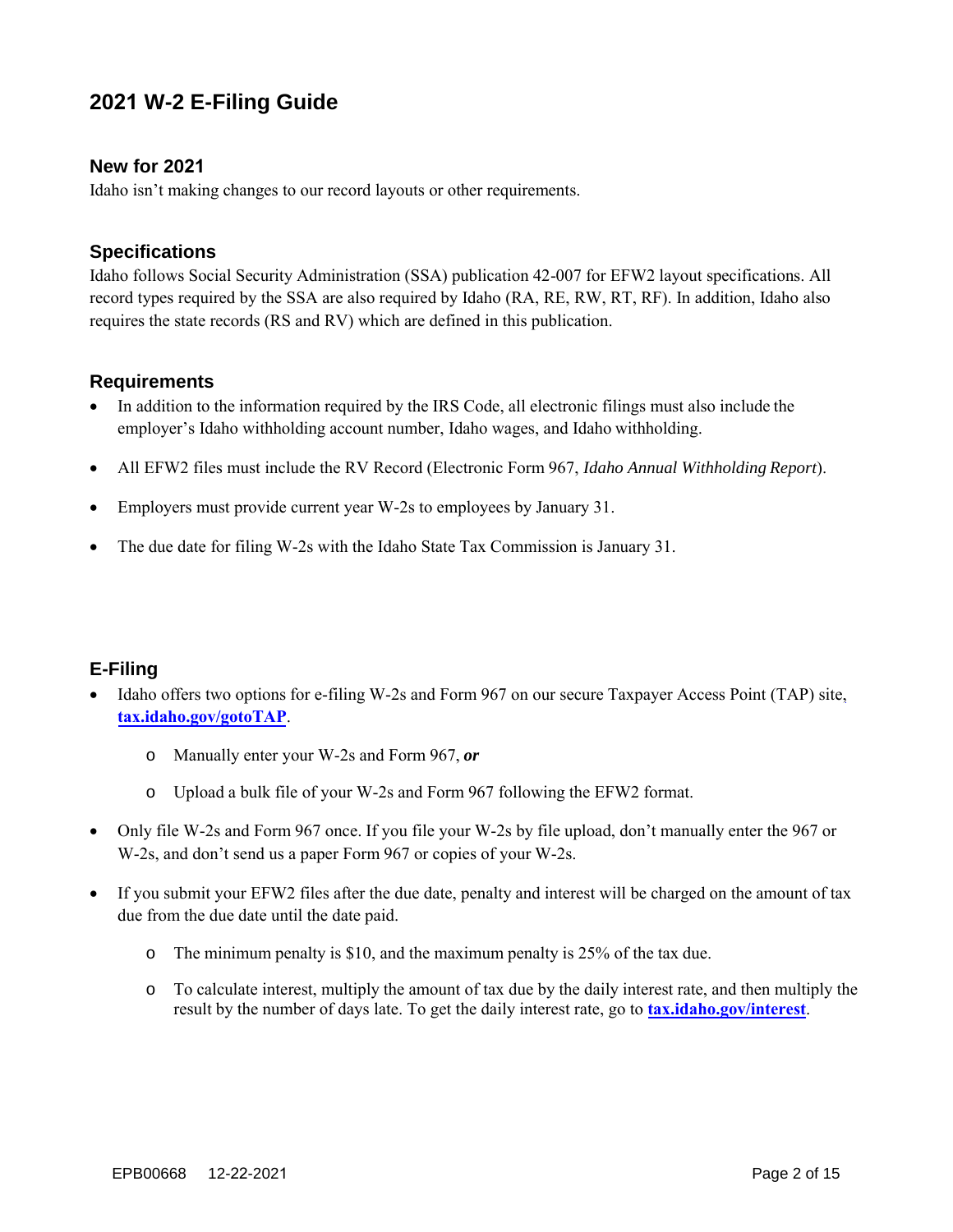- If you submit your EFW2 files after the due date, a penalty of \$2 can also be applied to each W-2 for each full or partial month overdue. The minimum penalty is \$10 and the maximum penalty is \$2,000.
- An active EIN (Employer Identification Number) and Idaho withholding account number combination is required to e-file W-2s.
- If you're a third-party payroll provider without an active Idaho withholding account number and you want to create an account for e-filing on TAP, call (208) 334-7660 in the Boise area or toll-free at (800) 972-7660, or send an email to **[efilehelp@tax.idaho.gov](mailto:efilehelp@tax.idaho.gov)** and request a phone call to set up a TAP 3rd-party provider profile. You can add your TAP account the next business day after a TAP 3rd-party provider profile is established for you in our system. When submitting bulk files for clients, you don't need to add access to the client's account.
- This publication contains e-filing procedures for 2021 W-2s only. You can only e-file 2021 W-2s using the current year layout. When filing previous years, use the record layout for that year.

For questions not covered in this publication or for more information about e-filing, email the E-File Help Desk at **[efilehelp@tax.idaho.gov](mailto:efilehelp@tax.idaho.gov)** or call (208) 334-7660 in the Boise area or toll free at (800) 972-7660.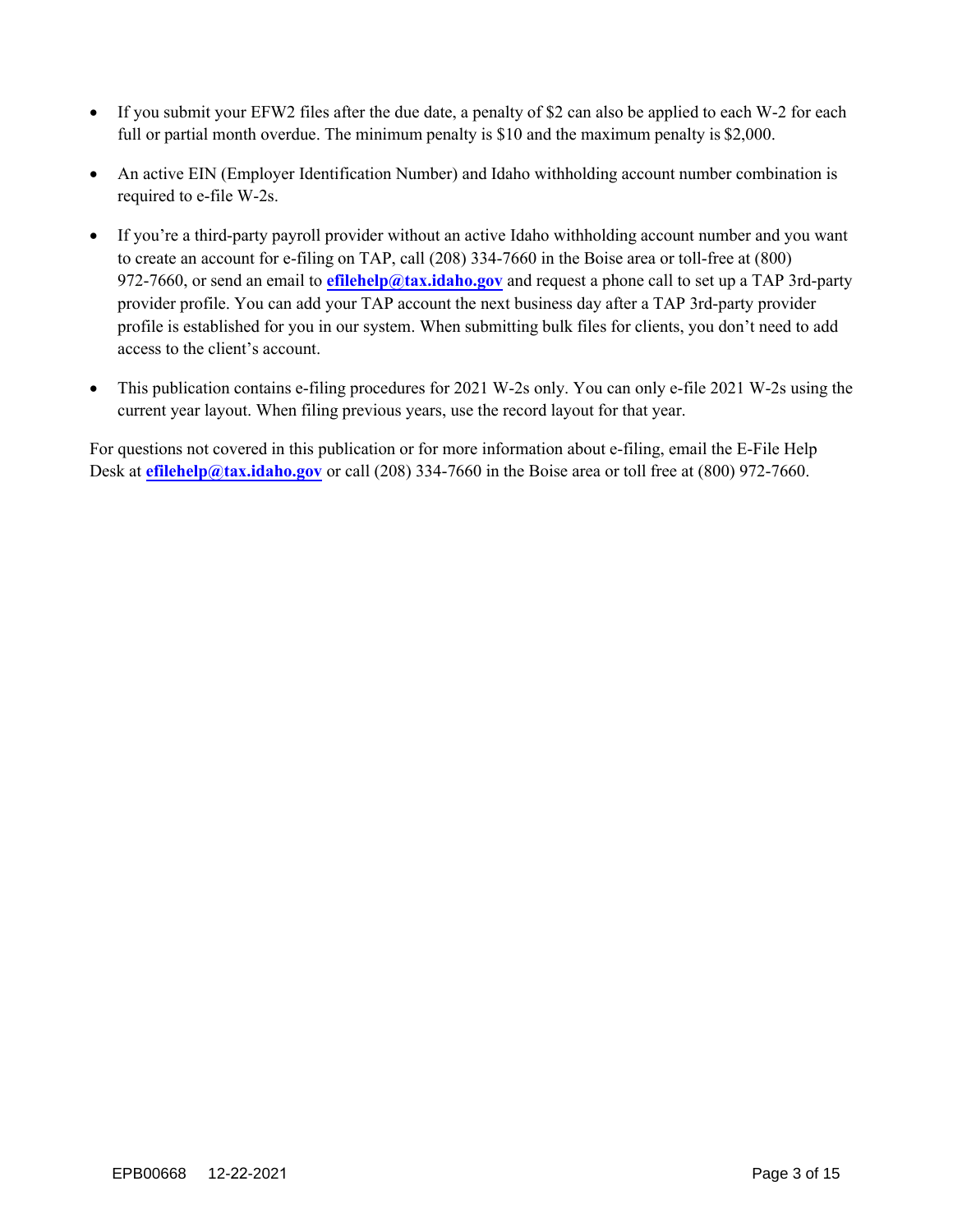#### <span id="page-4-0"></span>**RS Record Layout**

| <b>RS</b>       | <b>Field Name</b>            | Length         | <b>Field Specifications</b>                                                                                                                                                                                                   |
|-----------------|------------------------------|----------------|-------------------------------------------------------------------------------------------------------------------------------------------------------------------------------------------------------------------------------|
| <b>Position</b> |                              |                |                                                                                                                                                                                                                               |
| $1 - 2$         | Record Identifier            | $\overline{2}$ | Enter "RS".                                                                                                                                                                                                                   |
| $3 - 4$         | <b>State Code</b>            | $\overline{2}$ | Enter "16" for Idaho postal numeric code. This field is<br>required for all employees within the file. If an out-of-state<br>employee, enter the appropriate postal code for that state.<br>Don't enter blanks, "00" or "ID". |
| 5-9             | Filler                       | 5              | Fill with blanks.                                                                                                                                                                                                             |
|                 |                              |                |                                                                                                                                                                                                                               |
| $10-18$         | Social Security Number (SSN) | 9              | Enter the employee's Social Security number (SSN).<br>Enter only numeric characters.<br>Omit hyphens.                                                                                                                         |
|                 |                              |                | If no SSN is available, enter zeros (0).                                                                                                                                                                                      |
| 19-33           | <b>Employee First Name</b>   | 15             | Enter employee's first name.                                                                                                                                                                                                  |
|                 |                              |                | Left justify and fill with blanks.                                                                                                                                                                                            |
| 34-48           | Employee Middle Name         | 15             | If applicable, enter employee's middle name or initial.                                                                                                                                                                       |
|                 |                              |                | Left justify and fill with blanks.                                                                                                                                                                                            |
|                 |                              |                | Otherwise, fill with blanks.                                                                                                                                                                                                  |
| 49-68           | Employee Last Name           | 20             | Enter employee's last name.                                                                                                                                                                                                   |
|                 |                              |                | Left justify and fill with blanks.                                                                                                                                                                                            |
| 69-72           | Suffix                       | $\overline{4}$ | If applicable, enter employee's alphabetic suffix (Example:<br>SR, JR).                                                                                                                                                       |
|                 |                              |                | Left justify and fill with blanks. Otherwise, fill with blanks.                                                                                                                                                               |
| 73-94           | <b>Location Address</b>      | 22             | Enter the employee's location address (Attention, Suite,<br>Room Number, etc.).                                                                                                                                               |
|                 |                              |                | Left justify and fill with blanks.                                                                                                                                                                                            |
| 95-116          | Delivery Address             | 22             | Enter the employee's delivery address (Street or Post Office<br>Box).                                                                                                                                                         |
|                 |                              |                | Left justify and fill with blanks.                                                                                                                                                                                            |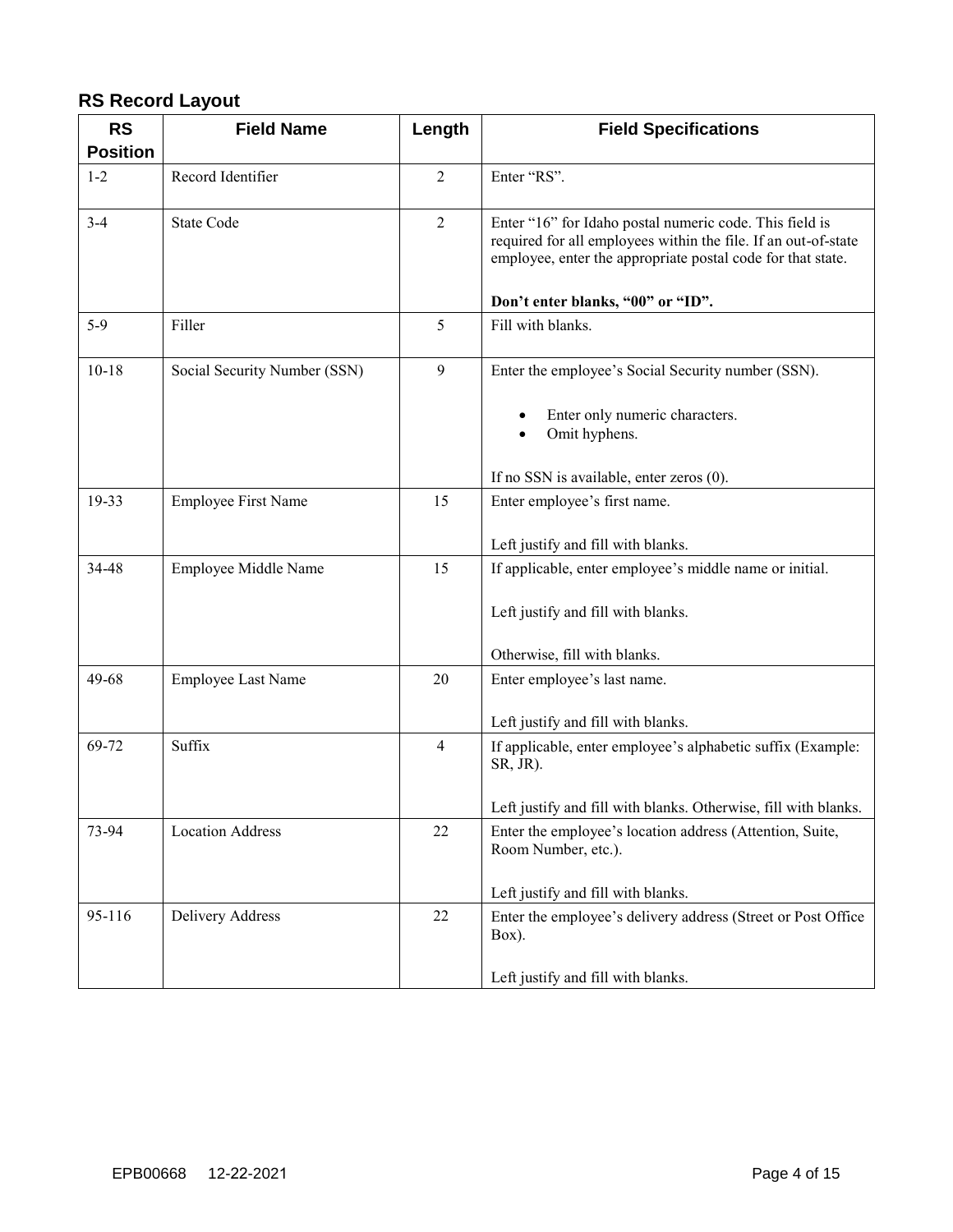| <b>RS</b>                  | <b>Field Name</b>         | Length         | <b>Field Specifications</b>                                        |
|----------------------------|---------------------------|----------------|--------------------------------------------------------------------|
| <b>Position</b><br>117-138 | City                      | 22             | Enter the employee's city.                                         |
|                            |                           |                |                                                                    |
|                            |                           |                | Left justify and fill with blanks.                                 |
| 139-140                    | <b>State Abbreviation</b> | $\overline{2}$ | Enter the employee's postal abbreviation.                          |
|                            |                           |                | For a foreign address, review SSA Publication 42-007.              |
| 141-145                    | Zip Code                  | 5              | Enter the employee's 5-digit ZIP code.                             |
|                            |                           |                |                                                                    |
|                            |                           |                | For a foreign address, fill with blanks.                           |
| 146-149                    | Zip Code Extension        | $\overline{4}$ | If applicable, enter the employee's 4-digit zip code<br>extension. |
|                            |                           |                |                                                                    |
|                            |                           |                | Left justify and fill with blanks.                                 |
| 150-154                    | Filler                    | 5              | Zero fill.                                                         |
|                            |                           |                |                                                                    |
| 155-177                    | Foreign State/Province    | 23             | If applicable, enter the employee's foreign state/province.        |
|                            |                           |                | Left justify and fill with blanks.                                 |
|                            |                           |                |                                                                    |
|                            |                           |                | Otherwise, fill with blanks.                                       |
| 178-192                    | Foreign Postal Code       | 15             | If applicable, enter the employee's foreign postal code.           |
|                            |                           |                | Left justify and fill with blanks.                                 |
|                            |                           |                |                                                                    |
|                            |                           |                | Otherwise, fill with blanks.                                       |
| 193-194                    | Country Code              | $\overline{2}$ | If one of the following applies, fill with blanks:                 |
|                            |                           |                | One of the 50 states of the U.S.A.                                 |
|                            |                           |                | District of Columbia                                               |
|                            |                           |                | Military Post Office (MPO)                                         |
|                            |                           |                | American Samoa<br>Guam                                             |
|                            |                           |                | Northern Mariana Islands                                           |
|                            |                           |                | Puerto Rico                                                        |
|                            |                           |                | Virgin Islands                                                     |
|                            |                           |                | Otherwise, enter the employee's applicable Country Code            |
|                            |                           |                | as shown in SSA Publication 42-007 (Appendix G).                   |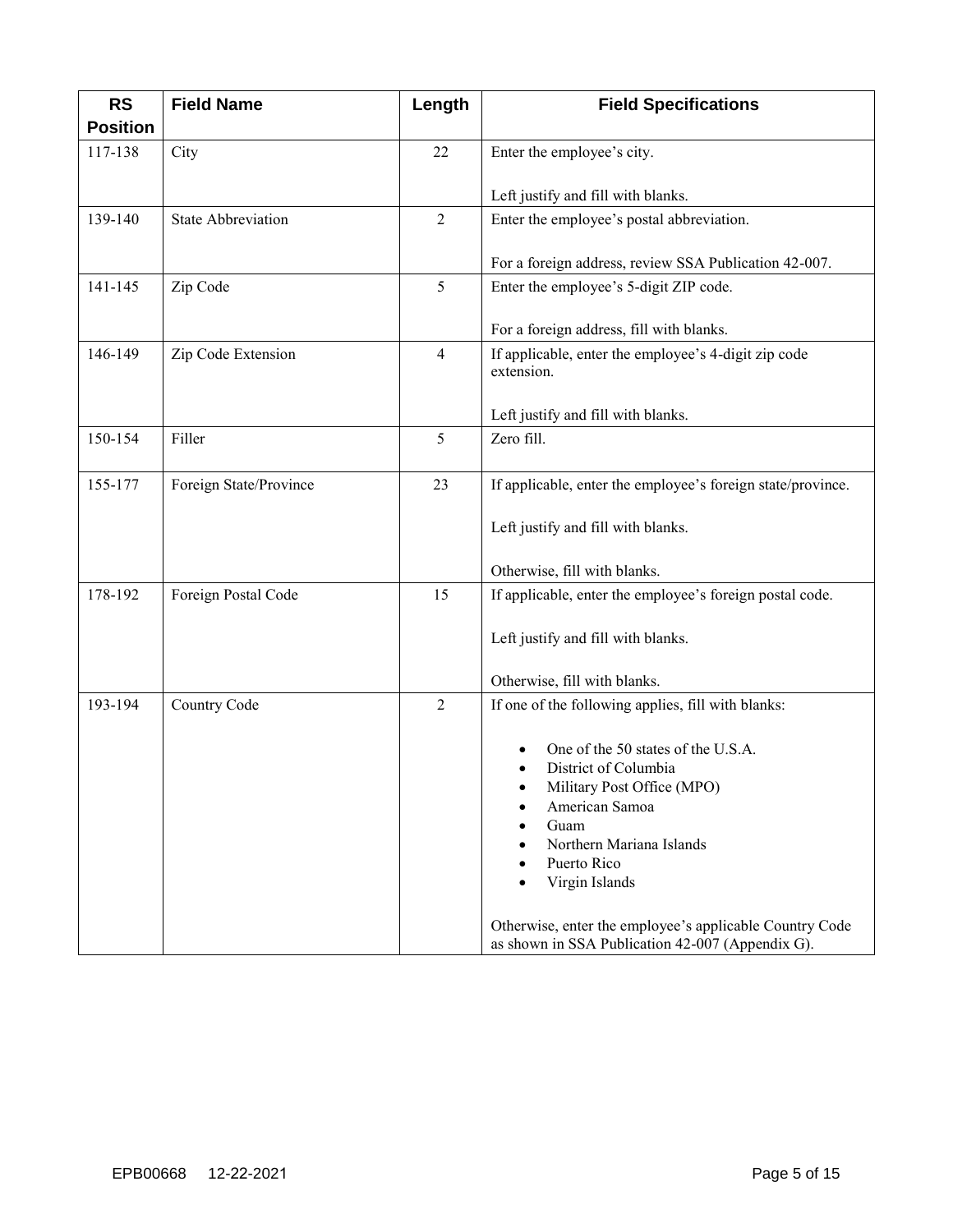| <b>RS</b>       | <b>Field Name</b>                                                   | Length         | <b>Field Specifications</b>                                                                                                                                          |
|-----------------|---------------------------------------------------------------------|----------------|----------------------------------------------------------------------------------------------------------------------------------------------------------------------|
| <b>Position</b> |                                                                     |                |                                                                                                                                                                      |
| 195-196         | Filler                                                              | $\overline{2}$ | Fill with blanks.                                                                                                                                                    |
| 197-202         | <b>Reporting Period</b>                                             | 6              | If applicable, enter the last month and 4-digit year for the<br>calendar quarter for which this report applies; e.g.,<br>"032021" for January through March of 2021. |
|                 |                                                                     |                | Otherwise, fill with blanks.                                                                                                                                         |
| 203-213         | <b>State Quarterly Unemployment</b><br><b>Insurance Total Wages</b> | 11             | If applicable, right justify and zero fill.                                                                                                                          |
|                 |                                                                     |                | Otherwise, zero fill. Omit decimal points.                                                                                                                           |
| 214-224         | <b>State Quarterly Unemployment</b><br>Insurance Taxable Wages      | 11             | If applicable, right justify and zero fill.                                                                                                                          |
|                 |                                                                     |                | Otherwise, zero fill. Omit decimal points.                                                                                                                           |
| 225-226         | Number of Weeks Worked                                              | $\overline{2}$ | If applicable, enter the number of weeks worked.                                                                                                                     |
|                 |                                                                     |                | Otherwise, fill with blanks.                                                                                                                                         |
| 227-234         | Date First Employed                                                 | 8              | If applicable, enter the month, day, and 4-digit year; e.g.,<br>"01312020". Must be in MMDDYYYY Format.                                                              |
|                 |                                                                     |                | Otherwise, fill with blanks.                                                                                                                                         |
| 235-242         | Date of Separation                                                  | 8              | If applicable, enter the month, day, and 4-digit year; e.g.,<br>"09302020". Must be in MMDDYYYY Format.                                                              |
|                 |                                                                     |                | Otherwise, fill with blanks.                                                                                                                                         |
| 243-247         | Filler                                                              | 5              | Fill with blanks.                                                                                                                                                    |
| 248-267         | Idaho Withholding Account<br>Number                                 | 20             | Enter the 9-digit Idaho withholding account number.                                                                                                                  |
|                 |                                                                     |                | Enter only numeric characters.<br>Omit hyphens.                                                                                                                      |
|                 |                                                                     |                | Right justify and zero fill.                                                                                                                                         |
| 268-273         | Filler                                                              | 6              | Fill with blanks.                                                                                                                                                    |
| 274-275         | State Code                                                          | $\overline{2}$ | Enter "16" for Idaho. Enter the appropriate postal code for<br>employees working in other states. Don't enter blanks or<br>"ID".                                     |
| 276-286         | <b>State Taxable Wages</b>                                          | 11             | Right justify and zero fill. Omit decimal points.                                                                                                                    |
|                 |                                                                     |                | Example: Total wages of \$7,958.21 should appear as:<br>"0000795800"                                                                                                 |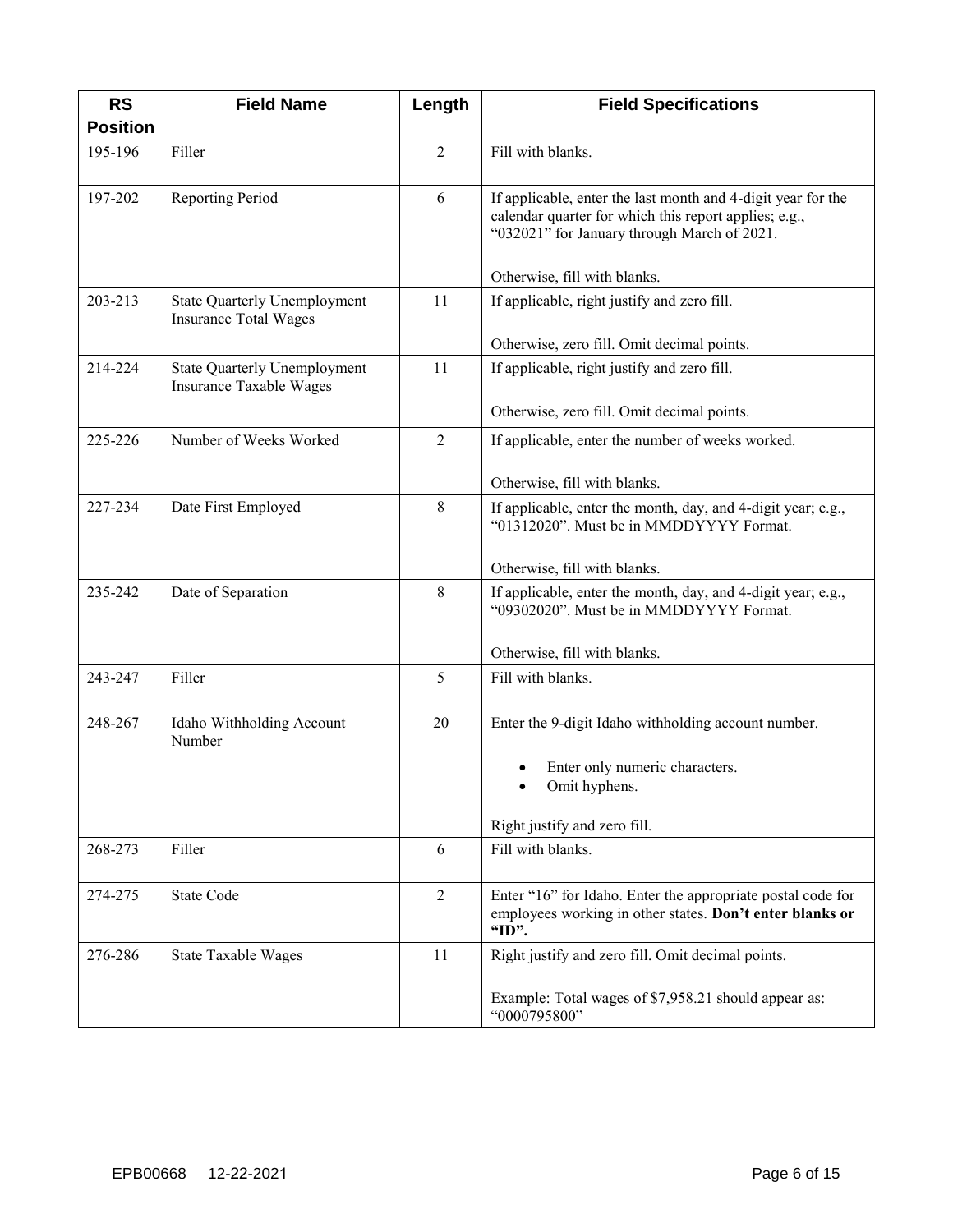| <b>RS</b><br><b>Position</b> | <b>Field Name</b>           | Length         | <b>Field Specifications</b>                                                                                                                                                                                              |
|------------------------------|-----------------------------|----------------|--------------------------------------------------------------------------------------------------------------------------------------------------------------------------------------------------------------------------|
| 287-297                      | State Tax Withheld          | 11             | Right justify and zero fill. Omit decimal points.                                                                                                                                                                        |
| 298-307                      | Filler                      | 10             | Fill with blanks.                                                                                                                                                                                                        |
| 308                          | Tax Type Code               | $\mathbf{1}$   | If applicable, enter the appropriate code for entries in fields<br>309-330:<br>$C = City$ Income Tax<br>$D =$ County Income Tax<br>$E =$ School District Income Tax<br>$F =$ Other Income Tax<br>Otherwise, leave blank. |
| 309-319                      | Local Taxable Wages         | 11             | If applicable, right justify and zero fill.<br>Otherwise, zero fill. Omit decimal points.                                                                                                                                |
| 320-330                      | Local Income Tax Withheld   | 11             | If applicable, right justify and zero fill.<br>Otherwise, zero fill. Omit decimal points.                                                                                                                                |
| 331-337                      | <b>State Control Number</b> | $\overline{7}$ | Optional field. If not applicable, fill with blanks.                                                                                                                                                                     |
| 338-412                      | Supplemental Data 1         | 75             | Optional field. If not applicable, fill with blanks.                                                                                                                                                                     |
| 413-487                      | Supplemental Data 2         | 75             | Optional field. If not applicable, fill with blanks.                                                                                                                                                                     |
| 488-512                      | Filler                      | 25             | Fill with blanks.                                                                                                                                                                                                        |
| 513                          | End of Line Marker          | $\mathbf{1}$   | Carriage return/line feed (CR/LF).                                                                                                                                                                                       |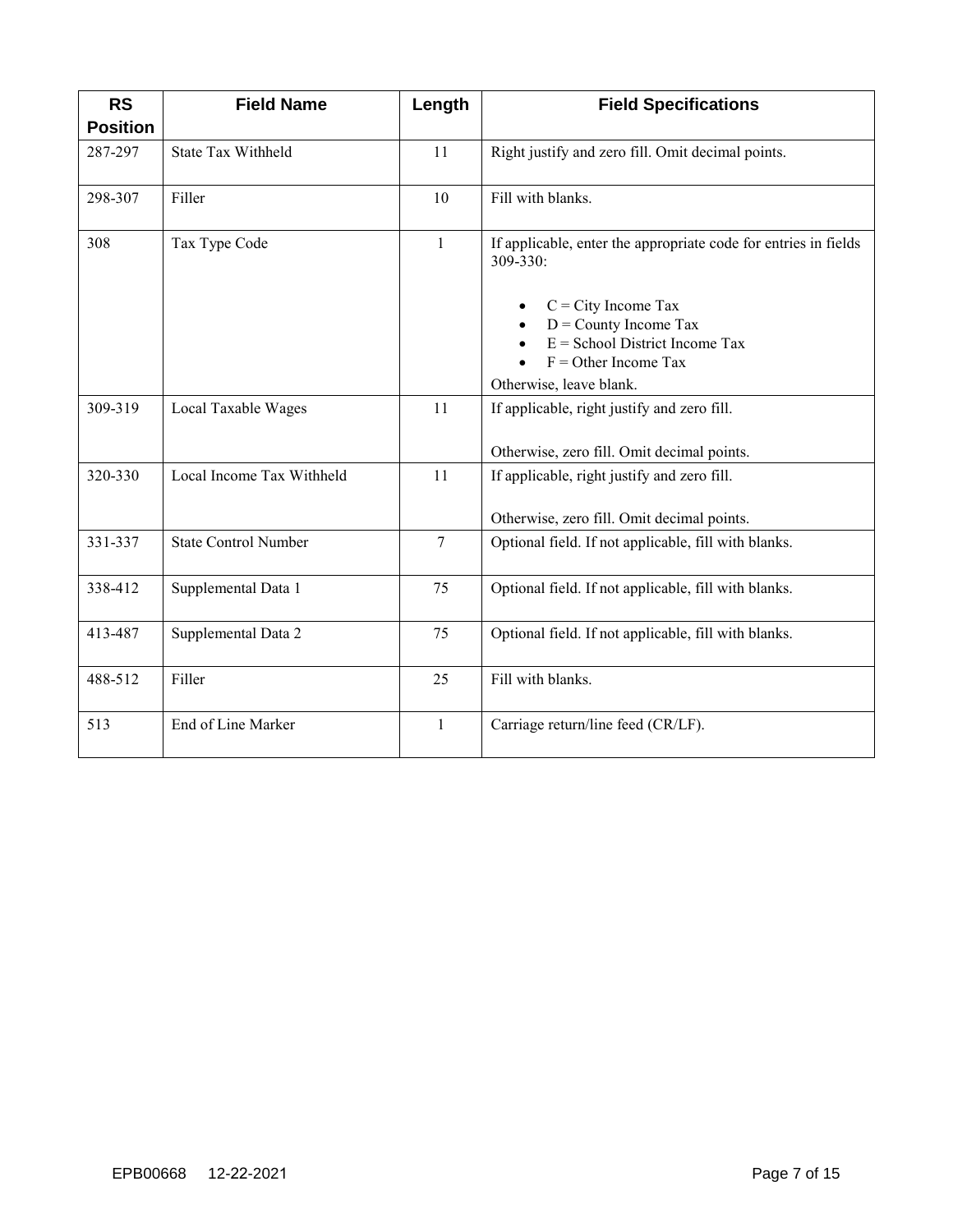#### <span id="page-8-0"></span>**RV Record Layout**

| <b>RV</b>       | <b>Field Name</b>                               | Length         | <b>Field Specifications</b>                                                   |
|-----------------|-------------------------------------------------|----------------|-------------------------------------------------------------------------------|
| <b>Position</b> |                                                 |                |                                                                               |
| $1 - 2$         | Record Identifier                               | $\overline{2}$ | Enter "RV".                                                                   |
| $3 - 11$        | Federal Employer Identification<br>Number (EIN) | 9              | Enter the employer's federal Employer Identification Number<br>$(EIN)$ .      |
|                 |                                                 |                | Enter only numeric characters.<br>Omit hyphens.                               |
| $12 - 15$       | Name Control                                    | $\overline{4}$ | Enter the first four letters of the legal business name.                      |
|                 |                                                 |                | Left justify and fill with blanks.                                            |
| $16 - 24$       | Idaho Withholding Account Number                | 9              | Enter the 9-digit Idaho withholding account number.                           |
|                 |                                                 |                | Enter only numeric characters.<br>Omit hyphens.                               |
|                 |                                                 |                | Right justify and zero fill.                                                  |
| 25              | Filing Cycle                                    | $\mathbf{1}$   | M, B, Q or Y indicates the payment frequency of the<br>withholding account.   |
|                 |                                                 |                | M-Monthly, Q-Quarterly, B-Semimonthly, Y-Yearly.                              |
| $26 - 31$       | Tax Period                                      | 6              | MMYYYY (122020).                                                              |
| 32-42           | Total Idaho Taxable Wages                       | 11             | Right justify and zero fill. Omit decimal points.                             |
|                 |                                                 |                | Example: Total Idaho wages of \$149,569.88 should appear as:<br>"00014957000" |
| $43 - 53$       | Total Idaho Tax Withheld on W-2s                | 11             | Right justify and zero fill. Omit decimal points.                             |
|                 |                                                 |                | Example: Total withholding of \$7,958.21 should appear as:<br>"00000795800"   |
| 54-64           | Withholding Payments Made<br>During the Year    | 11             | Payments made from 1/1/20 - 12/31/20.                                         |
|                 |                                                 |                | Right justify and zero fill. Omit decimal points.                             |
|                 |                                                 |                | Example: Total payments of \$7,958.21 should appear as:<br>"00000795800"      |
| 65-86           | Filler                                          | 22             | Zero fill.                                                                    |
| 87-97           | Remaining Tax Due or Refund                     | 11             | Total of positions "43-53" minus "54-64".                                     |
|                 |                                                 |                | Right justify and zero fill. Omit decimal points.                             |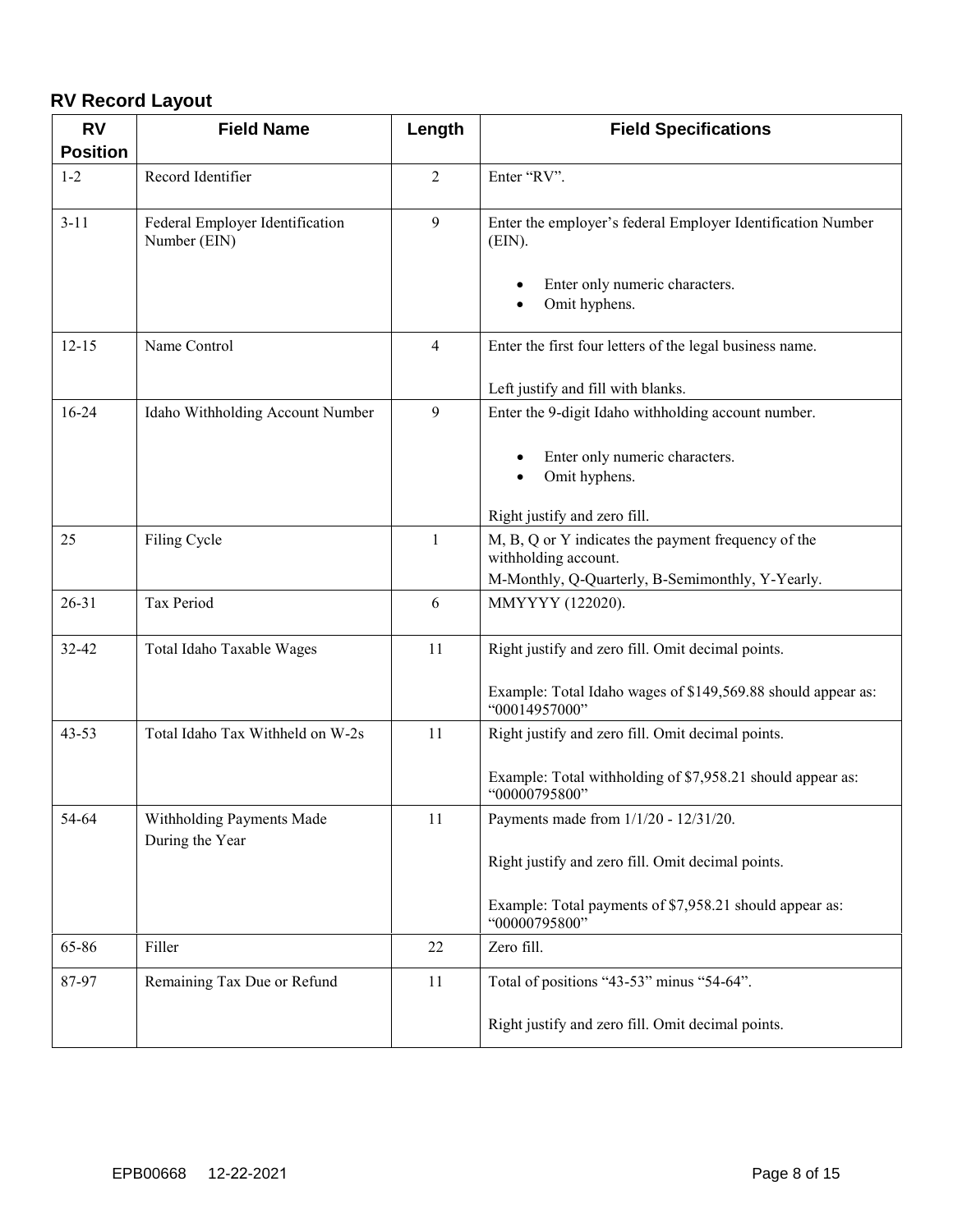| <b>RV</b>       | <b>Field Name</b>                   | Length         | <b>Field Specifications</b>                                                             |
|-----------------|-------------------------------------|----------------|-----------------------------------------------------------------------------------------|
| <b>Position</b> |                                     |                |                                                                                         |
| 98              | Tax Due Sign                        | $\mathbf{1}$   | Enter negative sign (-) if there is a refund.                                           |
|                 |                                     |                | Leave blank if zero or if there is a tax due.                                           |
| 99-109          | Penalty on Balance Due              | 11             | Right justify and zero fill. Omit decimal points.                                       |
| 110-120         | Interest on Balance Due             | 11             | Right justify and zero fill. Omit decimal points.                                       |
| 121-131         | Total Amount Due or Refund          | 11             | Total amounts in positions "87-97" plus positions "99-109" plus<br>positions "110-120". |
|                 |                                     |                | Right justify and zero fill. Omit decimal points.                                       |
| 132             | Tax Due Sign                        | 1              | Enter negative sign (-) if there is a refund.                                           |
|                 |                                     |                | Leave blank if zero or if there is a tax due.                                           |
| 133-139         | Total Number of Idaho W-2s          | $\overline{7}$ | Right justify and zero fill.                                                            |
| 140-146         | Total Number of 1099s               | $\overline{7}$ | Right justify and zero fill.                                                            |
| 147             | Fed/State Combined 1099 Participant | $\mathbf{1}$   | Enter "1" for Yes, "0" for No.                                                          |
| 148-154         | Total Number of W-2s & 1099s        | $\tau$         | Total of positions "133-139" plus positions "140-146".                                  |
|                 |                                     |                | Right justify and zero fill.                                                            |
| 155-165         | Penalty for Late Filing             | 11             | Right justify and zero fill. Omit decimal points.                                       |
| 166-176         | Total Due or Refund                 | 11             | Total of positions "121-131" plus positions "155-165".                                  |
|                 |                                     |                | Right justify and zero fill. Omit decimal points.                                       |
| 177             | Total Due Sign                      | $\mathbf{1}$   | Enter negative sign (-) if there is a refund.                                           |
|                 |                                     |                | Leave blank if zero or if there is a tax due.                                           |
| 178-512         | Filler                              | 335            | Fill with blanks.                                                                       |
| 513             | End of Line Marker                  | $\mathbf{1}$   | Carriage return/line feed (CR/LF).                                                      |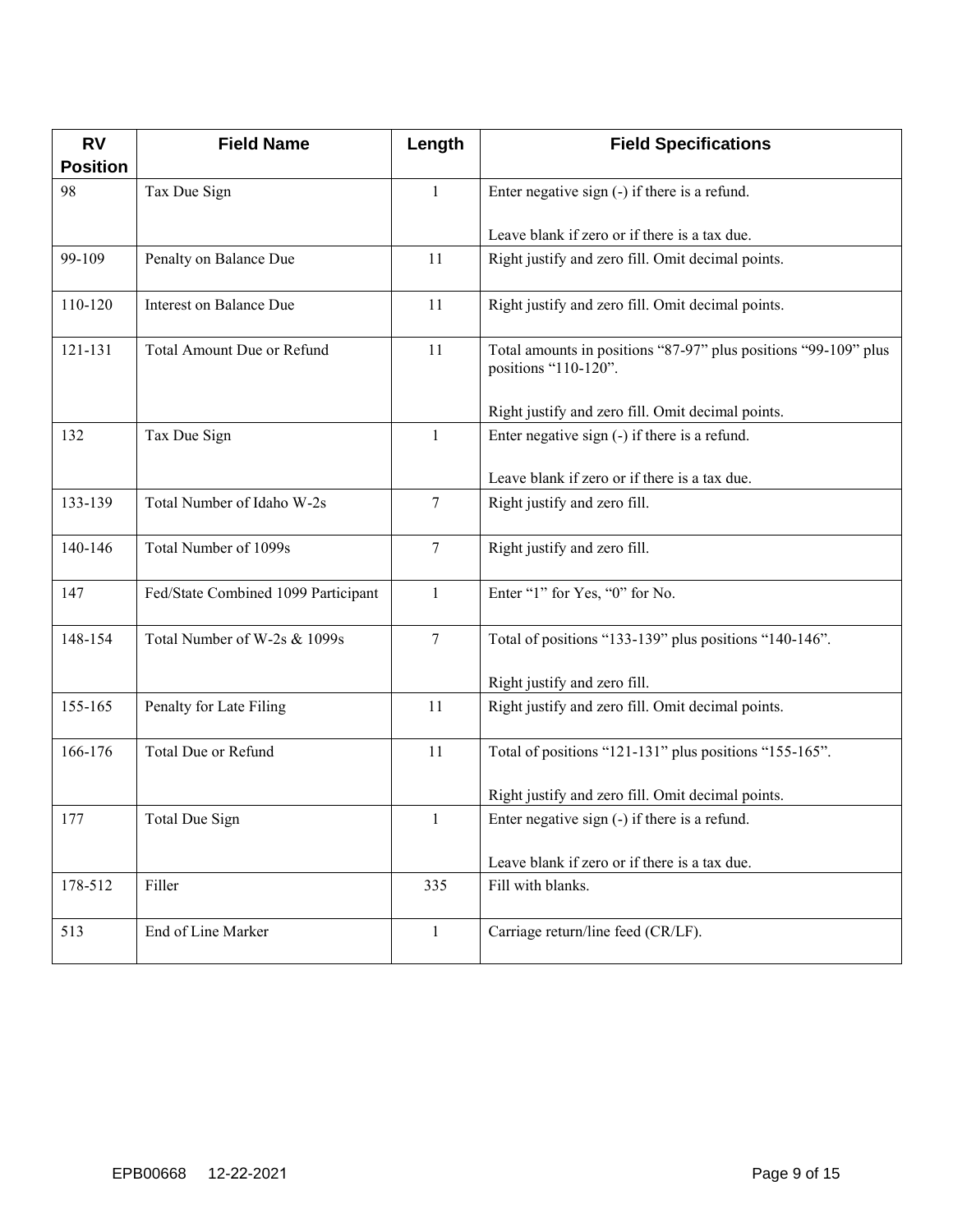#### <span id="page-10-0"></span>**Step-By-Step Instructions for Creating an RV Record**

To create an RV Record (electronic Form 967), you'll need:

- A valid Employer Identification Number (EIN)
- A valid Idaho withholding account number (associated with the EIN above) and the filing cycle
- Total Idaho wages reported on W-2s
- Total Idaho withholding reported on W-2s
- Total withholding payments made during the year (910 payments)
- An Idaho EFW2 file
- The RV Record Layout from this publication (pages 8-9)
- Text editing software. Notepad $++$  is ideal and free to download

#### **When creating an RV Record (electronic Form 967), complete the following steps:**

- 1. Open the EFW2 file in text editing software, and use the down arrow key until you reach the bottom of the file. Locate the "RF" Record.
- 2. Insert your cursor in front of the characters "RF", and hit the "Enter" key on your keyboard. This will create a blank line between the "RF" Record and the line directly above it.
- 3. Move the cursor to the open line, and press the "Caps Lock" key on your keyboard.
- 4. With the RV Record layout in hand, begin populating the record with the first two characters, "RV".
- 5. Starting at position 3, enter the 9-digit EIN (Employer Identification Number). Make sure that the line positions match the RV Record Layout.
- 6. Enter the first four letters of the legal business name in positions 12-15.
- 7. Starting at position 16, enter the 9-digit Idaho withholding account number.
- 8. In position 25, enter the filing cycle (M, B, Q, Y) associated with the Idaho withholding account. (M=Monthly; B=Semimonthly; Q=Quarterly; Y=Annual)
- 9. Starting at position 26, enter the tax period for the filing year in the correct format of "MMYYYY". A correct entry should be "122021".
- 10. Enter the total Idaho wages in positions 32-42 in the 11-character format. The figure should be rounded to the nearest whole dollar and should be followed by "00" to represent a placeholder for cents. Example: Wages of \$149,569.88 should appear as: "00014957000".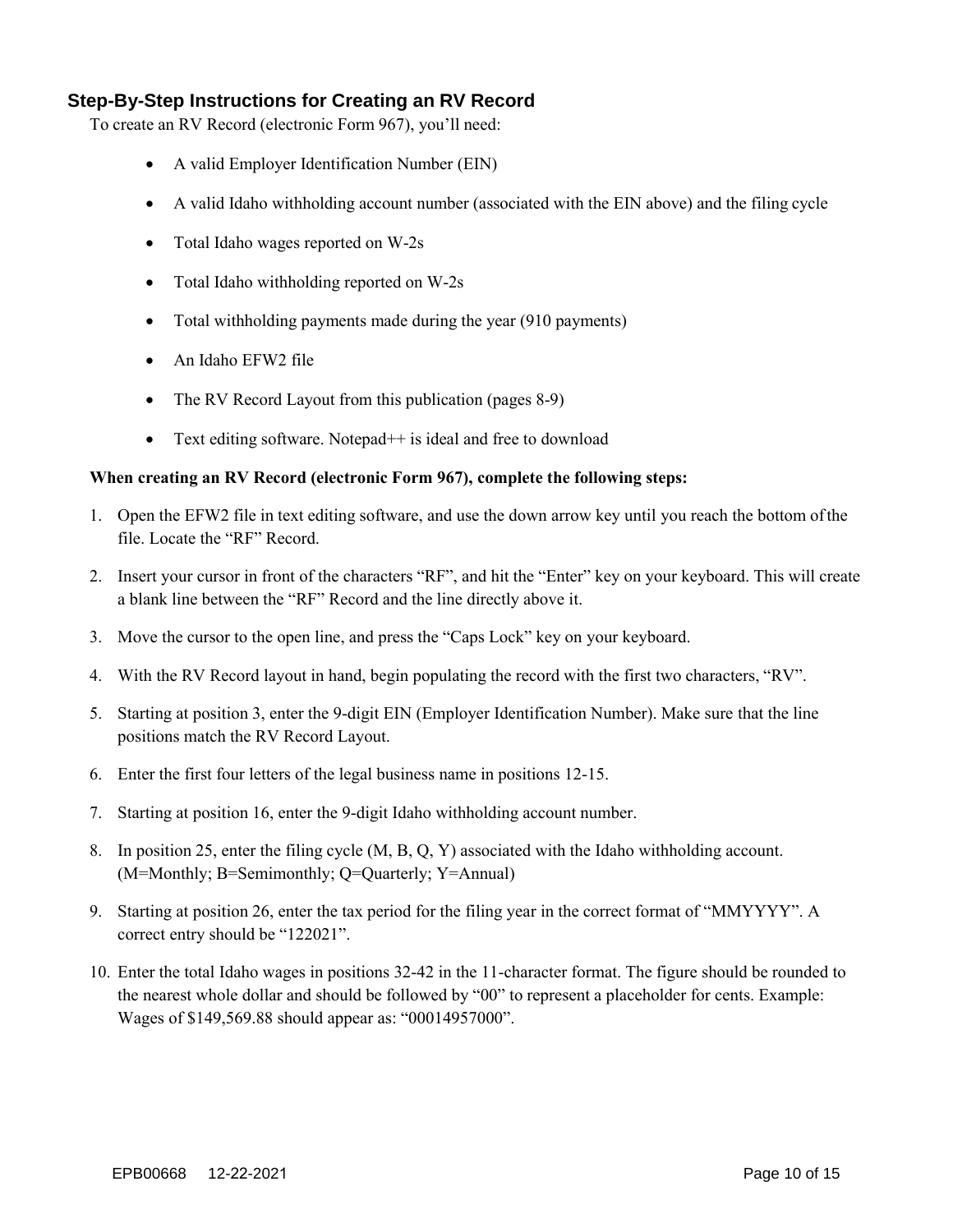- 11. Enter the total Idaho tax withheld on W-2s and 1099s in positions 43-53. The figure should be rounded to the nearest whole dollar and should be followed by "00" to represent a placeholder for cents. Example: Withholding of \$7958.21 should appear as: "00000795800".
- 12. Enter the withholding payments made during the year in positions 54-64. The figure should be rounded to the nearest whole dollar and should be followed by "00" to represent a placeholder for cents. Example: Total payments of \$7,958.21 should appear as: "00000795800".
- 13. Position 65-86 zero fill. This field is intended to be used for filler.
- 14. Enter the remaining tax due or refund in positions 87-97. The figure should be rounded to the nearestwhole dollar and should be followed by "00" to represent a placeholder for cents. Example: Tax due of \$156.73 should appear as: "00000015700".
	- Total of positions 43-53 minus 54-64 (tax withheld minus withholding payments)
- 15. If positions 87-97 result in a refund, enter a negative sign (-) in position 98. If positions 87-97 result in a tax due or zero tax liability, leave position 98 blank.
- 16. If you have self-assessed penalty on the remaining tax due, enter the amount in positions 99-109. If you have self-assessed interest on the remaining tax due, enter the amount in positions 110-120.
	- These figures should be rounded to the nearest whole dollar and should be followed by "00" to represent a placeholder for cents. Example: Self-assessed penalty of \$50.00 should appear as: "00000005000".
	- If you are unsure how much penalty and/or interest to calculate, zero fill positions 99-109 and 110-120. We'll send you a statement with the correct penalty and interest due.
- 17. Enter the total amount due or total refund amount in positions 121-131. This amount should be a result of the total of positions 87-97, 99-109, and 110-120. The figure should be rounded to the nearest wholedollar and should be followed by "00" to represent a placeholder for cents. Example: Total amount due of \$2503.67 should appear as: "00000250400".
- 18. If positions 121-131 result in a refund, enter a negative sign (-) in position 132. If positions 121-131 result in a tax due or zero tax liability, leave position 132 blank.
- 19. In positions 133-139, enter the total number of W-2s included in the filing. This is a 7-digit field,that's right-justified. A total of 125 W-2s would appear as "0000125".
- 20. In positions 140-146, enter the total number of 1099s that will be submitted and have Idaho withholding to report. This is a 7-digit field, that's right-justified. A total of 33 1099s would appear as "0000033".
- 21. Enter a "1" in position 147 if any 1099s or other informational return types will be submitted using the combined federal/state filing program. If there are no 1099s, or if they will be e-filed or filed by paper, enter a zero.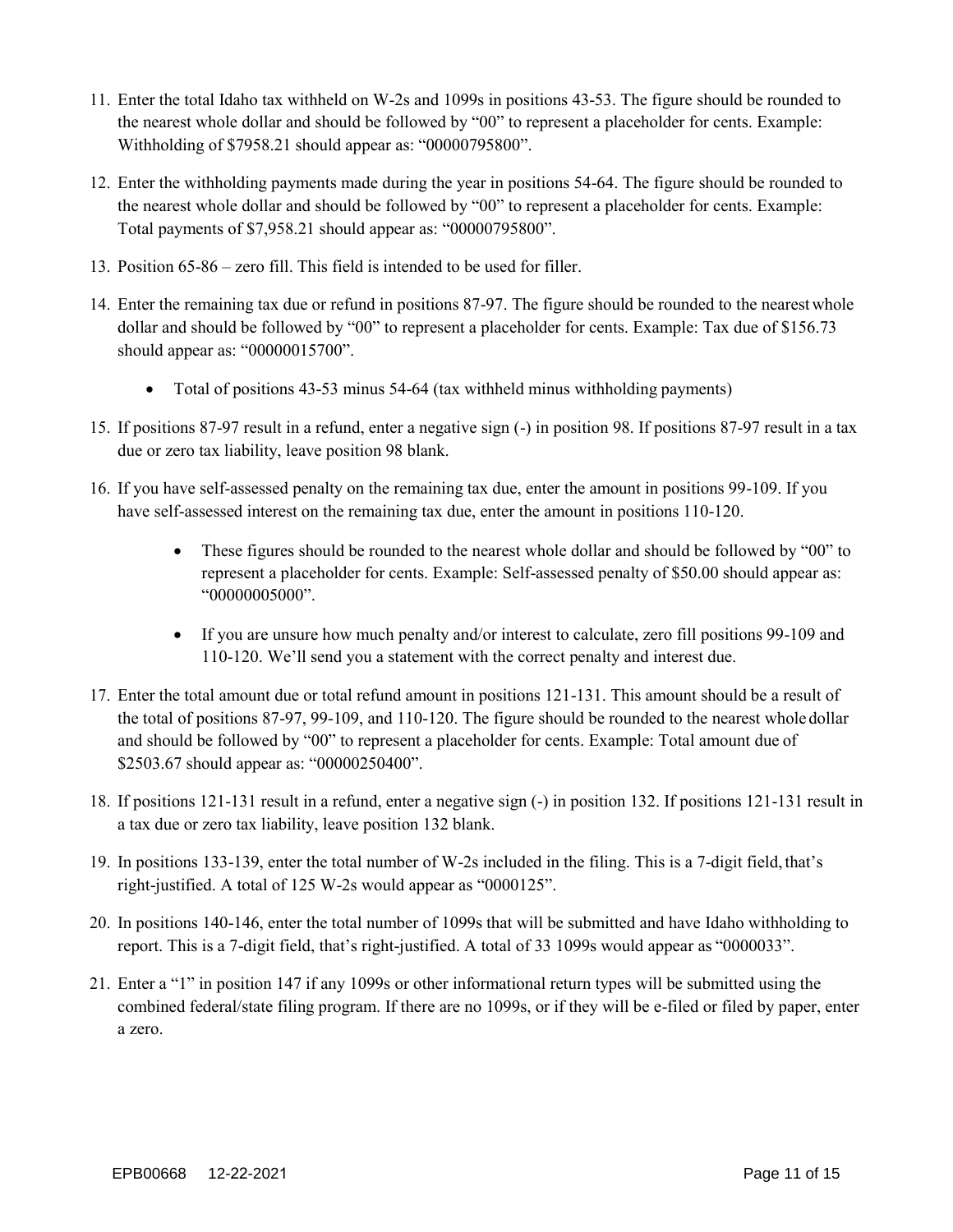- 22. In positions 148-154, enter total number of W-2s and 1099s (Total of positions 133-139 and 140-146) included in the filing. This is a 7-digit field, which is right justified. A total number of 158 statementswould appear as "0000158".
- 23. If you have self-assessed a late filing penalty, enter the amount in positions 155-165.
	- This figure should be rounded to the nearest whole dollar and should be followed by "00" to represent a placeholder for cents. Example: Late filing penalty in the amount of \$1,500.00 should appear as: "00000150000".
	- If you're unsure how much penalty to calculate, zero fill positions 155-165. We'll send you a statement with the correct penalty due.
- 24. Enter the total due or refund amount in positions 166-176. This amount should be a result of the total of positions 121-131 and 155-165. The figure should be rounded to the nearest whole dollar and should be followed by "00" to represent a placeholder for cents. Example: A total amount due of \$4,304.04 should appear as: "00000430400".
- 25. If positions 166-176 result in a refund, enter a negative sign (-) in position 177. If positions 166-176 result in a tax due or zero tax liability, leave position 177 blank.
- 26. Fill positions 178-512 with blanks. This field is intended to be used for filler. Once you've reached position 513, hit the enter key on your keyboard one time. This will create the necessary carriage return/line feed within this position and will act as an end of line marker.
- 27. If an empty line is created between the RV and RF Records, delete the blank line.
- 28. The file should now be ready for upload.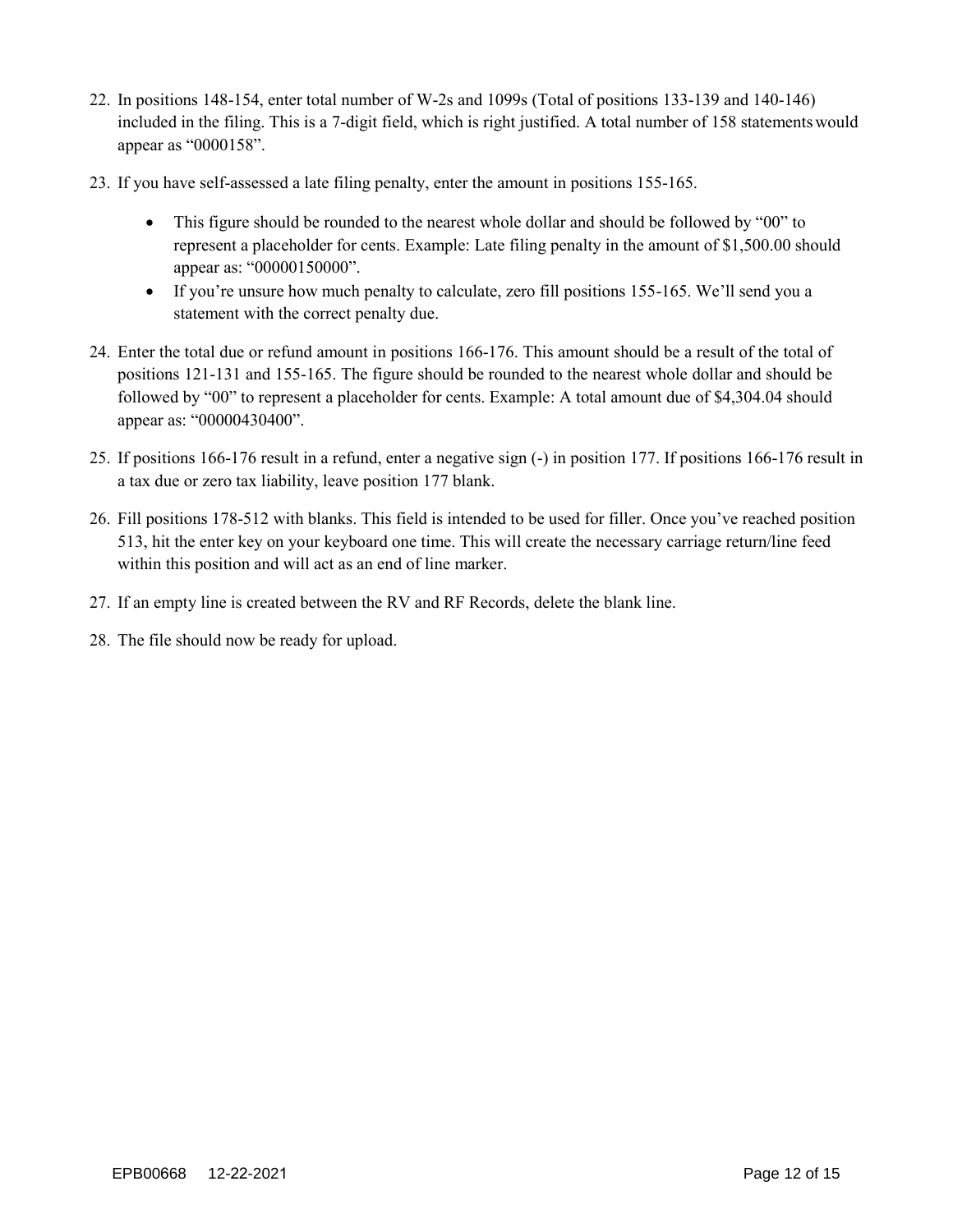#### **Instructions for Creating an RV Record using the TAP tool**

There is a new tool located in your TAP EFW2 upload menu that will now create an RV record for you. The link, labeled "Create RV Record", will lead you to a form that will help you generate your withholding record.

|  | <b>Build RV Record</b> |
|--|------------------------|
|  |                        |

|                                 | Enter your information below and then click the Generate RV Record button to create your RV record. |
|---------------------------------|-----------------------------------------------------------------------------------------------------|
| <b>名 Account</b>                |                                                                                                     |
| EIN                             | 99-9999999                                                                                          |
| <b>Business Name</b>            | <b>IDAHO BUSINESS</b>                                                                               |
| Account ID                      | 000000099                                                                                           |
| Filing Cycle                    | Monthly<br>$\checkmark$                                                                             |
| Filing Year (YYYY)              | 2020                                                                                                |
|                                 |                                                                                                     |
| 自 Return                        |                                                                                                     |
| Total Idaho wages               | 1,000                                                                                               |
| Total Idaho tax withheld        | 60                                                                                                  |
| Total withholding payments made | 60                                                                                                  |
| Remaining tax due               | $\mathbf 0$                                                                                         |
| <b>2</b> Self assessed penalty  | $\boldsymbol{0}$                                                                                    |

| <b>A</b> RV Record                                                          |  |
|-----------------------------------------------------------------------------|--|
| <b>Generate RV Record</b>                                                   |  |
| 2 Copy this RV Record and paste it into your EFW2 file after the RT Record. |  |
|                                                                             |  |
|                                                                             |  |
|                                                                             |  |
|                                                                             |  |

 $\times$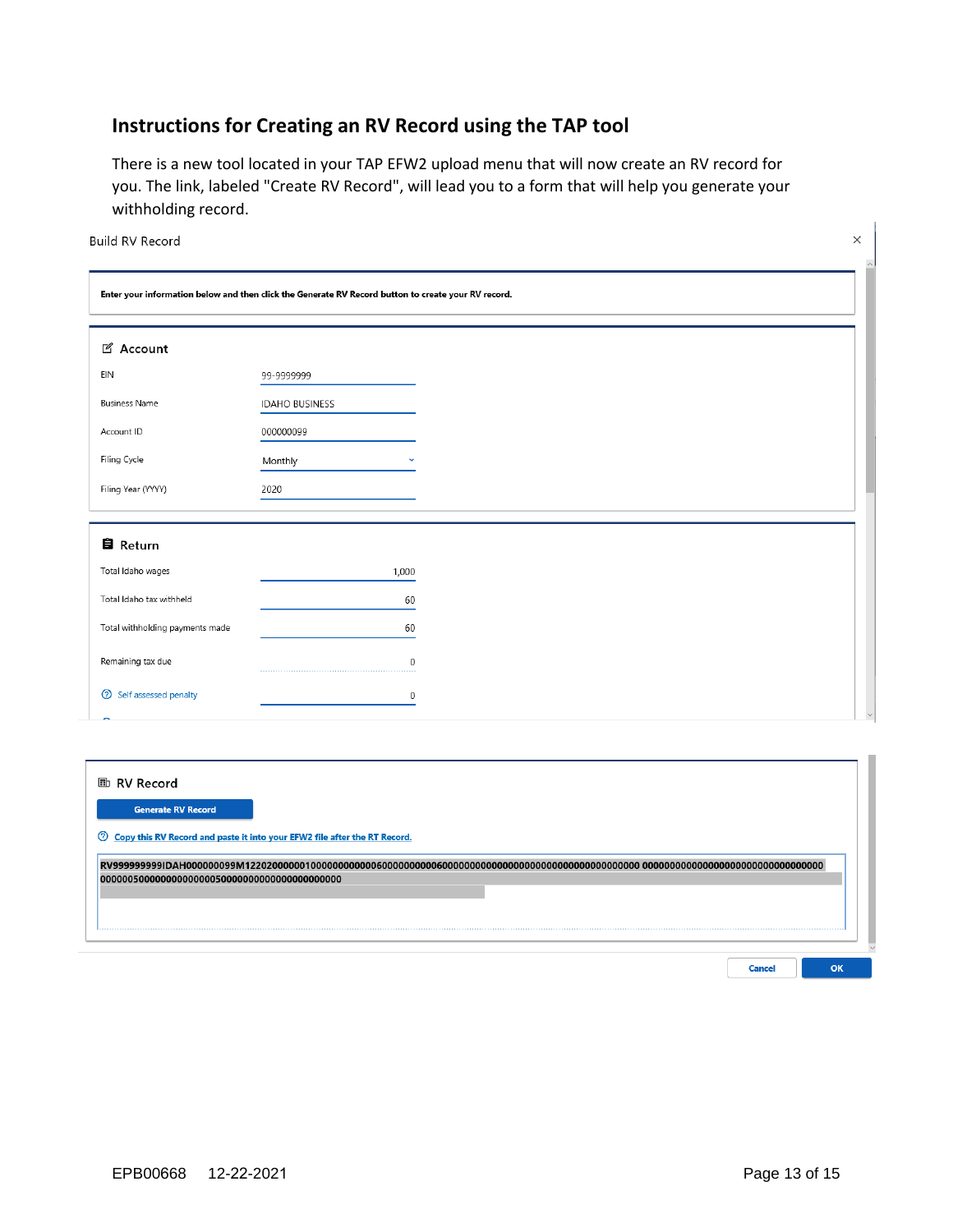#### <span id="page-14-0"></span>**Commonly Asked W-2 Questions and Answers**

- **1. Q:** Do I need to send in my paper Form 967 if I e-filed my W-2s?
	- **A:** No. Your Form 967 information is included in the RV Record within the file.
- **2. Q:** How can I find out if you received my e-filing?
	- **A:** Go to **[tax.idaho.gov/gotoTAP](https://tax.idaho.gov/gotoTAP)** and select the Submissions tab to review any submissions. If the status is Processed, then your e-filing was received. If the status is Submitted, then the e-filing has been submitted but not downloaded from TAP.
- **3. Q:** Can I file both electronically and by paper?
	- **A:** No. Please use only one filing method. Be careful to avoid submitting duplicate information, and only file once. W-2 corrections must be submitted on paper.
- **4. Q:** What is the e-filing requirement?
	- **A:** If employers are required to e-file W-2s with the IRS they must also e-file with the state of Idaho. If an employer is required to e-file with the IRS, however, they have less than 50 employees working in the state of Idaho; they may file by paper or electronically.
- **5. Q:** What software can I use to produce my EFW2 file?
	- **A:** You can use any software that allows you to create the records in the required format. Many software packages can create an EFW2 file for electronic filing. Often the ability to create the state-specific records (RS and RV) are an add-on to the basic software. Check with your software vendor for specifics on filing state records.
- **6. Q:** Should I remove carriage return/line feed (CR/LF) characters from the end of each record?
	- **A:** No. The required EFW2 record length is 512 positions, with a carriage return/line feed (CR/LF) at position 513. The carriage return/line feed acts as the end-of-line marker.
- **7. Q:** Can I file a copy of my federal W-2 file?
	- **A:** Yes, if your file includes the state-specific information, which includes the RV record, the electronic Form 967 record, and RS (state W-2) records.
- **8. Q:** How do I make corrections to W-2s?
	- **A:** If you issued an incorrect W-2, you must issue the employee a corrected W-2 using federal Form W-2c, and send copies to all required government agencies. When submitting W-2cs to correct EFW2